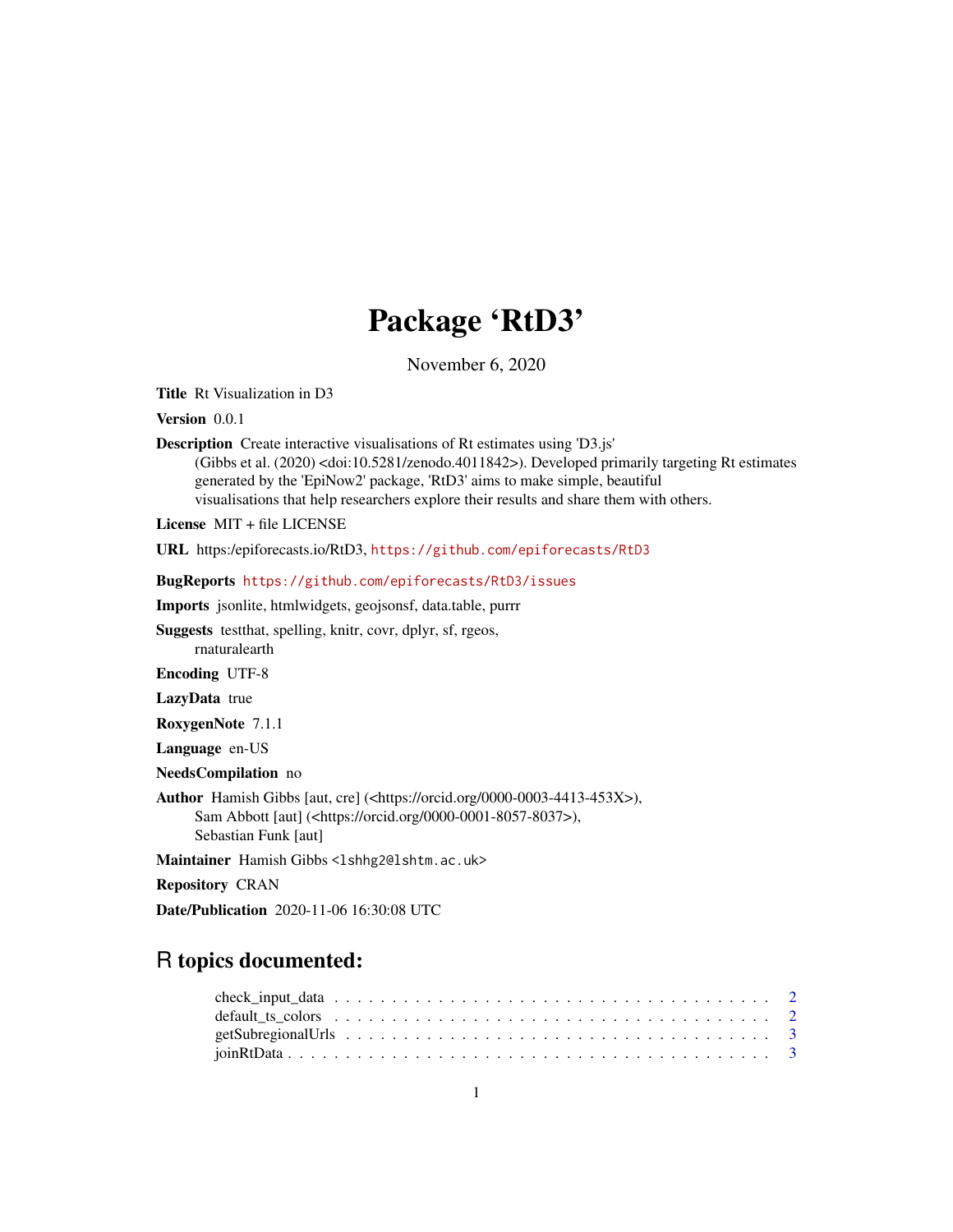<span id="page-1-0"></span>

| Index | - 9 |
|-------|-----|
|       |     |
|       |     |
|       |     |
|       |     |
|       |     |

check\_input\_data *check\_input\_data*

## Description

Check input data

#### Usage

```
check_input_data(arg_types, geoData = NULL, rtData = NULL)
```
## Arguments

| arg_types | list, data types of arguments                                                                                                 |
|-----------|-------------------------------------------------------------------------------------------------------------------------------|
| geoData   | sf object, map data                                                                                                           |
| rtData    | data.frame, rt estimates in the format 'Source':'rtData':x, 'casesInfectionData':x,<br>'casesReportData':x, 'obsCasesData':x, |

default\_ts\_colors *default\_ts\_colors*

## Description

Define default colors for time series plots

Can be overridden with a list of the same format

#### Usage

default\_ts\_colors()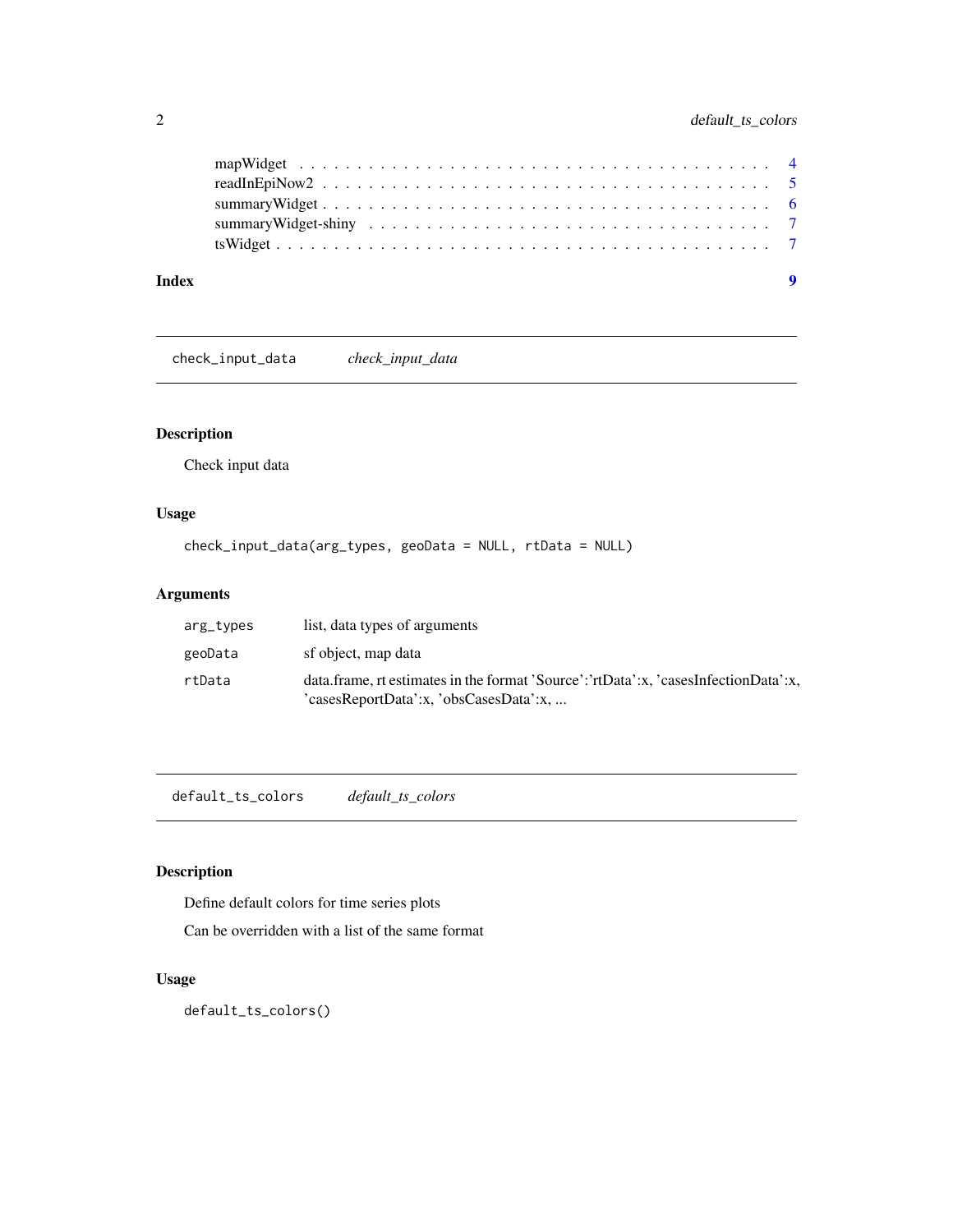<span id="page-2-0"></span>getSubregionalUrls *Get Subregional Estimate Urls*

#### Description

Get Subregional Estimate Urls

#### Usage

getSubregionalUrls(path, areas)

#### Arguments

| path  | A character string container the overall path to subnational estimates            |
|-------|-----------------------------------------------------------------------------------|
| areas | A character vector listing the subregional estimates (assuming that listed in the |
|       | geoData with capitalisation and without capitalisation in the path).              |

#### Value

A named list of subnational urls.

#### Examples

```
getSubregionalUrls(path = "https://epiforecasts.io/covid/posts/national/",
                 areas = c('Afghanistan', 'Brazil', 'Colombia', 'United States'))
```
joinRtData *Join RtData*

#### Description

Joins two nested lists in the format required by summaryWidget. This may be useful for merging estimates from disparate data sources or linking national level estimates with subnational estimates

#### Usage

joinRtData(rtData, rtData2)

| rtData  | A nested list as required by summary Widget |
|---------|---------------------------------------------|
| rtData2 | A nested list as required by summary Widget |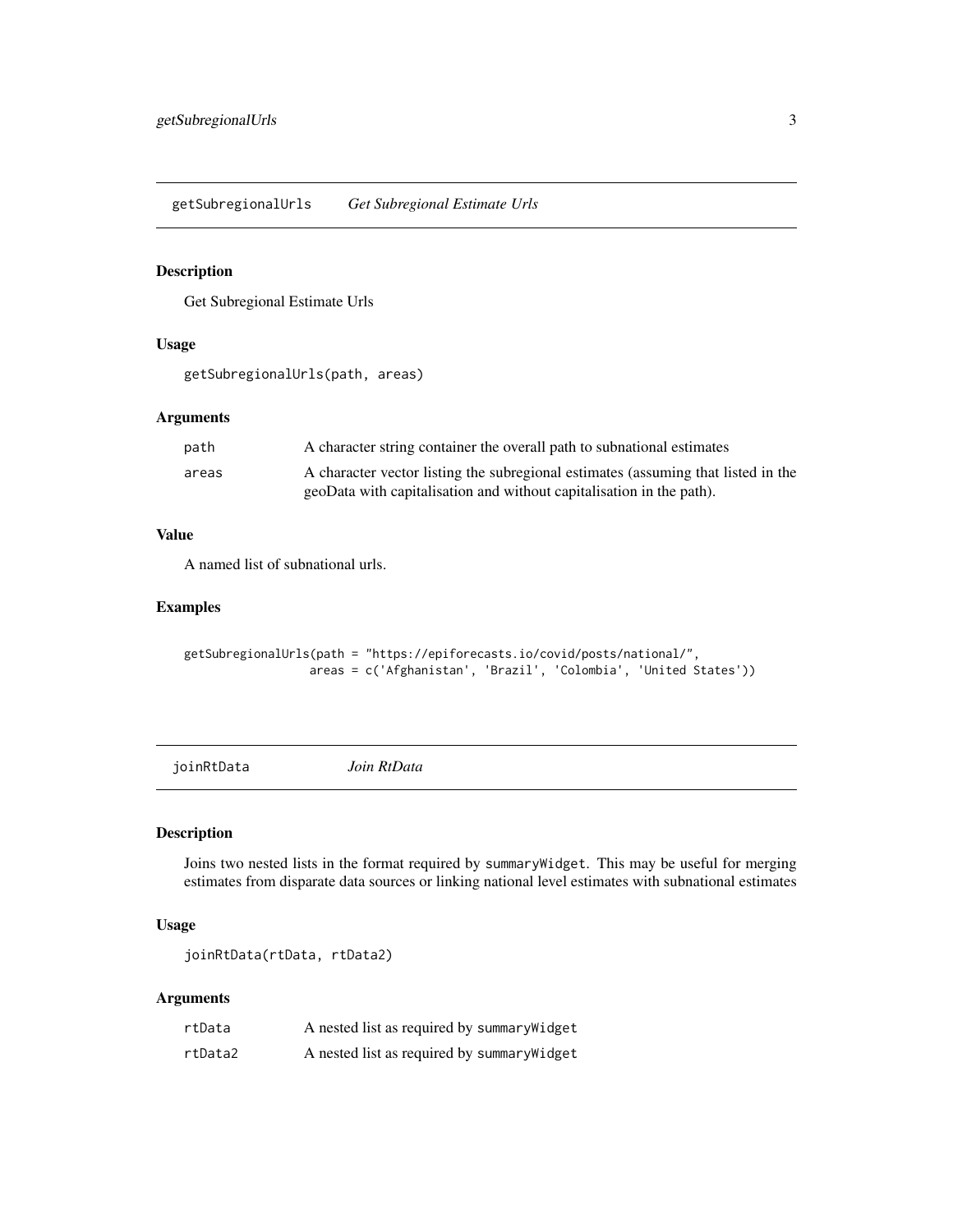#### <span id="page-3-0"></span>Value

A nested list as required by summaryWidget

#### Examples

```
base_url <- "https://raw.githubusercontent.com/epiforecasts/covid-rt-estimates/master/"
subnational <- national <- list("Cases" = readInEpiNow2(
path = paste0(base_url, "subnational/italy/cases/summary"),
region_var = "region"))
national <- list("Cases" = readInEpiNow2(
path = paste0(base_url, "national/cases/summary"),
region_var = "country"),
regions = "Italy")
out \leftarrow list()
out$Cases <- joinRtData(subnational$Cases, national$Cases)
```
mapWidget *mapWidget*

#### Description

Create a map of Rt summary data

#### Usage

```
mapWidget(
 geoData = NULL,
 rtData = NULL,
 width = 900,
  elementId = NULL,dryRun = FALSE,
  downloadUr1 = NULL\mathcal{E}
```

| geoData   | sf object, map data                                                                                                           |
|-----------|-------------------------------------------------------------------------------------------------------------------------------|
| rtData    | data.frame, rt estimates in the format 'Source':'rtData':x, 'casesInfectionData':x,<br>'casesReportData':x, 'obsCasesData':x, |
| width     | integer, width in pixels                                                                                                      |
| elementId | string, id of element                                                                                                         |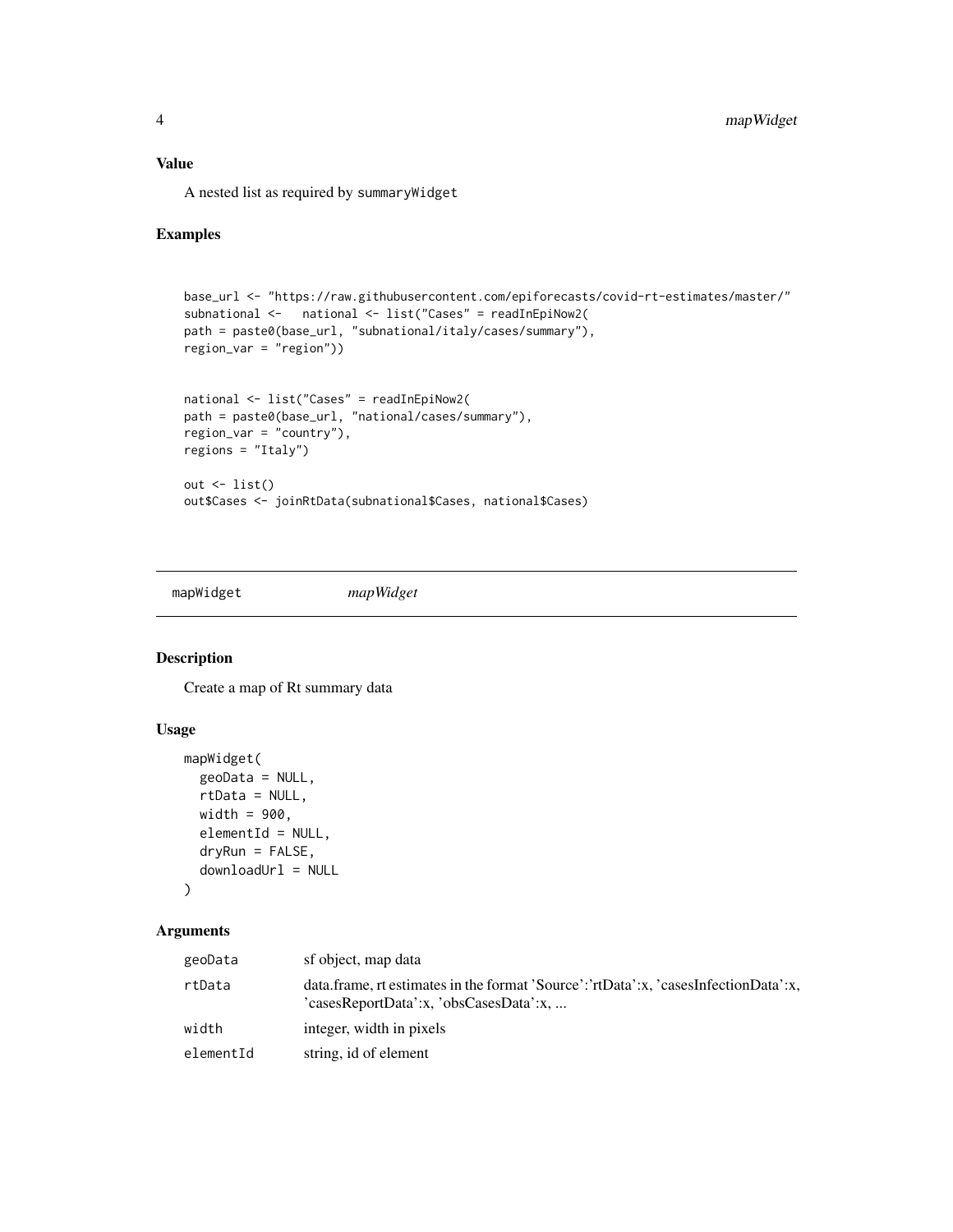#### <span id="page-4-0"></span>readInEpiNow2 5

| dryRun      | Logical, defaults to FALSE. Should the function be tested without the widget<br>being created. |
|-------------|------------------------------------------------------------------------------------------------|
| downloadUrl | string, optional URL to download datasets Useful for checking the integrity of<br>input data.  |

| readInEpiNow2 | Read in Results from EpiNow2 |
|---------------|------------------------------|
|               |                              |

#### Description

Reads in results from EpiNow2 and converts them into the RtD3 format. Supports either input via a list object or from a file path/url.

#### Usage

```
readInEpiNow2(input_list, path, region_var = "region", regions)
```
#### Arguments

| input_list | A list of results as returned by EpiNow2:: regional_summary                        |
|------------|------------------------------------------------------------------------------------|
| path       | A character string indicating the path (either file or URL) to the summary results |
| region_var | A character string that identifies the region name used.                           |
| regions    | A character string indicating the regions of interest to returns. Defaults to all  |
|            | regions.                                                                           |

#### Value

A named list in the format required by summaryWidget along with a summary table.

#### Examples

```
# Read in each summary folder
```

```
base_path <- "https://raw.githubusercontent.com/epiforecasts/covid-rt-estimates/"
rtData <- readInEpiNow2(
  path = paste0(base_path, "master/national/cases/summary"),
  region_var = "country")
```

```
rtData
```

```
france <- readInEpiNow2(
  path = paste0(base_path, "master/national/cases/summary"),
  region_var = "country",
  regions = "France")
```
france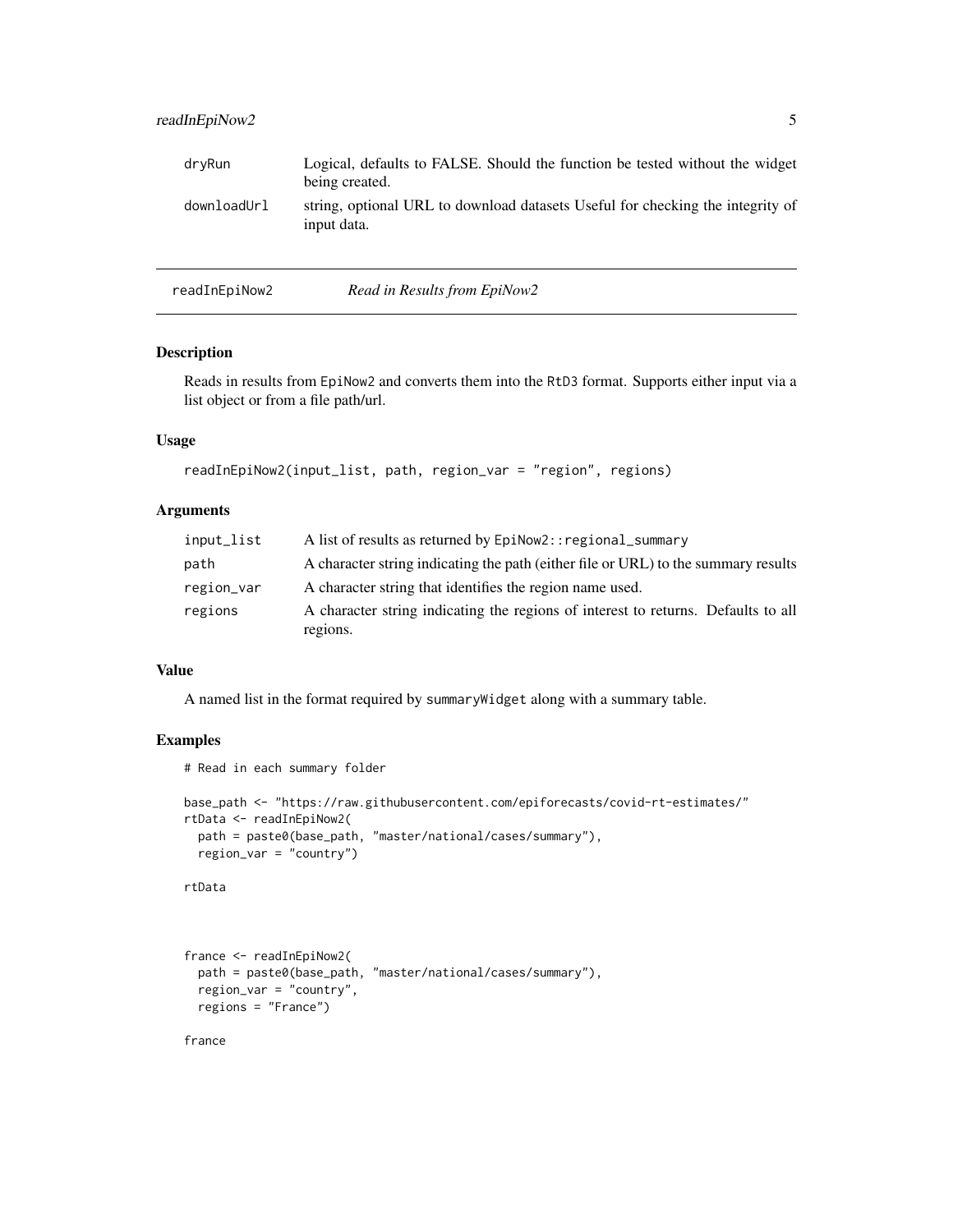<span id="page-5-0"></span>summaryWidget *summaryWidget*

## Description

Create an Rt visualisation using D3

#### Usage

```
summaryWidget(
 geoData = NULL,
 rtData = NULL,
 activeArea = NULL,
 activeTime = "all",
 runDate = NULL,
  subregional_ref = NULL,
 width = 900,
 elementId = NULL,
 dryRun = FALSE,
 downloadUrl = NULL,
  ts_color_ref = NULL
)
```

| geoData         | sf object, map data                                                                                                                  |
|-----------------|--------------------------------------------------------------------------------------------------------------------------------------|
| rtData          | data.frame, rt estimates in the format 'Source':'rtData':x, 'casesInfectionData':x,<br>'casesReportData':x, 'obsCasesData':x,        |
| activeArea      | character, the default area to plot.                                                                                                 |
| activeTime      | character, the default time window (defaults to 'all')                                                                               |
| runDate         | character, date of estimate run in the format ('YYYY-MM-DD')                                                                         |
| subregional_ref |                                                                                                                                      |
|                 | list, reference to subnational estimates in the format 'country_name':'url',                                                         |
| width           | integer, width in pixels                                                                                                             |
| elementId       | string, id of element                                                                                                                |
| dryRun          | Logical, defaults to FALSE. Should the function be tested without the widget<br>being created.                                       |
| downloadUrl     | string, optional URL to download datasets                                                                                            |
| ts_color_ref    | list, default reference for time series plots. See default_ts_colors for format.<br>Useful for checking the integrity of input data. |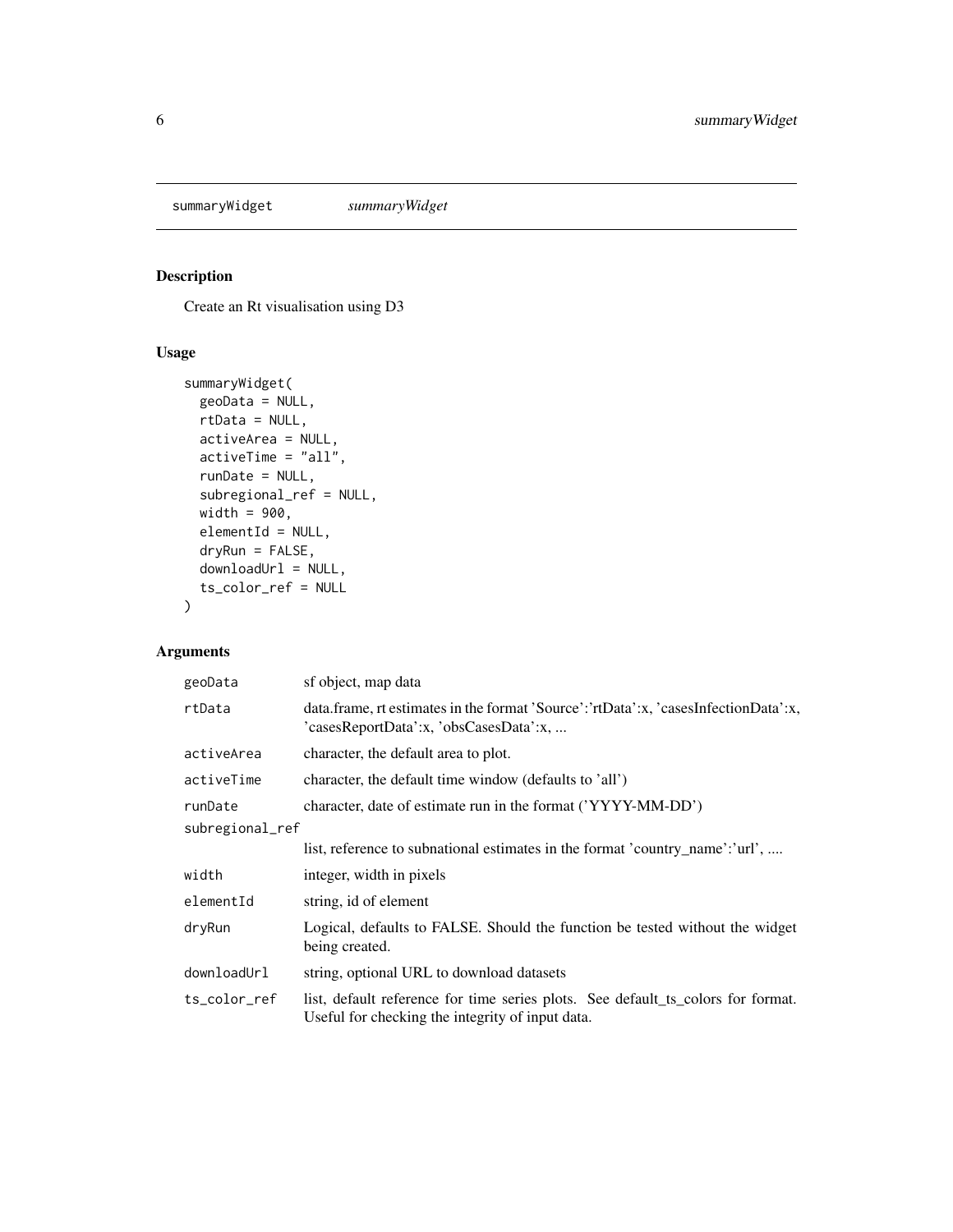<span id="page-6-0"></span>summaryWidget-shiny *Shiny bindings for summaryWidget*

#### Description

Output and render functions for using summaryWidget within Shiny applications and interactive Rmd documents.

#### Usage

```
summaryWidgetOutput(outputId, width = "100%", height = "400px")
rendersummaryWidget(expr, env = parent.frame(), quoted = FALSE)
```
#### Arguments

| outputId      | output variable to read from                                                                                                      |
|---------------|-----------------------------------------------------------------------------------------------------------------------------------|
| width, height | Must be a valid CSS unit (like '100%', '400px', 'auto') or a number, which<br>will be coerced to a string and have 'px' appended. |
| expr          | An expression that generates a RtD3                                                                                               |
| env           | The environment in which to evaluate expr.                                                                                        |
| quoted        | Is expr a quoted expression (with $\text{quote}()$ )? This is useful if you want to save<br>an expression in a variable.          |

tsWidget *tsWidget*

#### Description

Create a time series widget of Rt data

#### Usage

```
tsWidget(
  rtData = NULL,
  activeArea = NULL,
  activeTime = "all",
  runDate = NULL,
  width = 900.
 elementId = NULL,dryRun = FALSE,
 downloadUrl = NULL,
  ts_color_ref = NULL
\mathcal{E}
```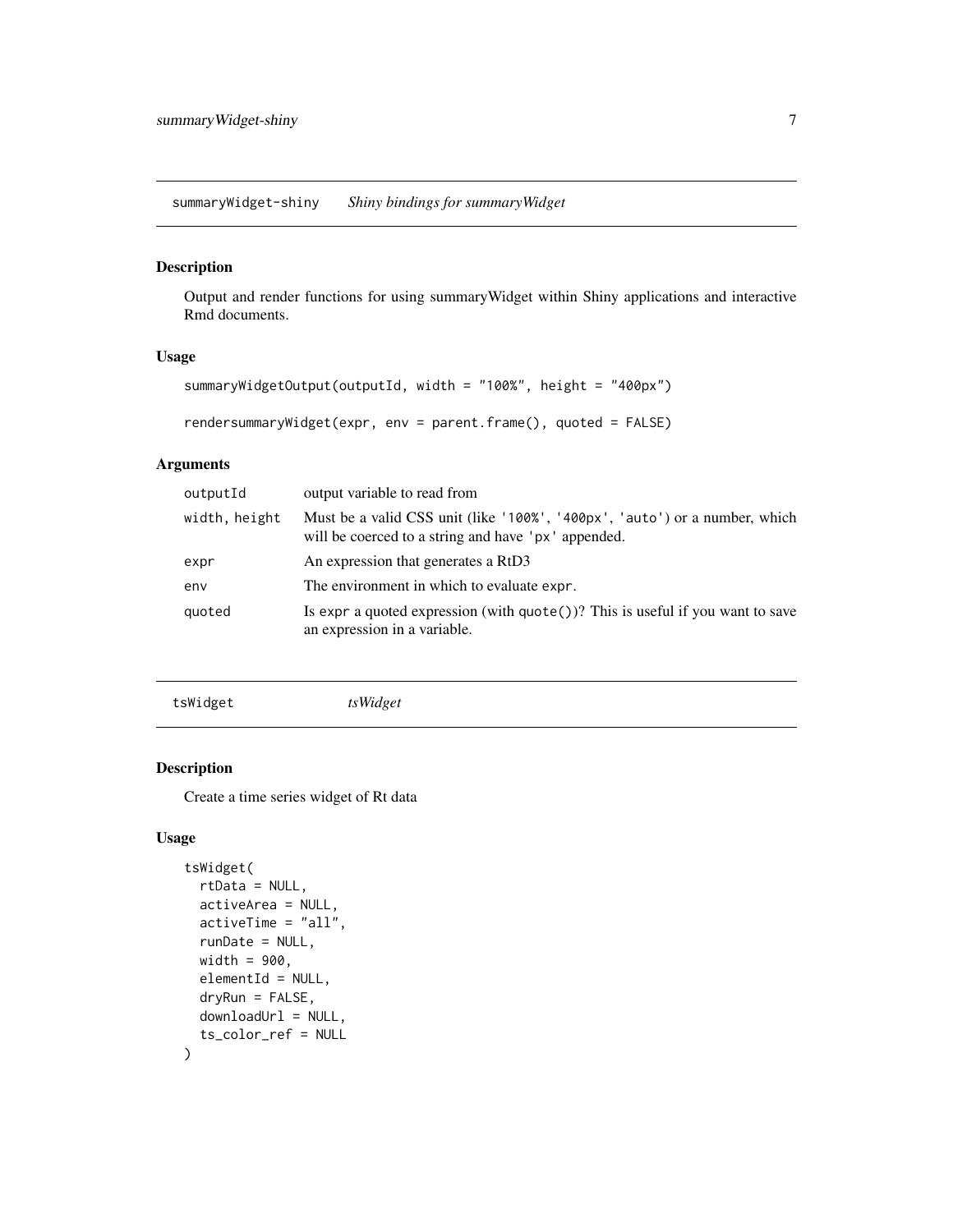| rtData       | data.frame, rt estimates in the format 'Source':'rtData':x, 'casesInfectionData':x,<br>'casesReportData':x, 'obsCasesData':x,        |
|--------------|--------------------------------------------------------------------------------------------------------------------------------------|
| activeArea   | character, the default area to plot.                                                                                                 |
| activeTime   | character, the default time window (defaults to 'all')                                                                               |
| runDate      | character, date of estimate run in the format ('YYYY-MM-DD')                                                                         |
| width        | integer, width in pixels                                                                                                             |
| elementId    | string, id of element                                                                                                                |
| dryRun       | Logical, defaults to FALSE. Should the function be tested without the widget<br>being created.                                       |
| downloadUrl  | string, optional URL to download datasets                                                                                            |
| ts color ref | list, default reference for time series plots. See default_ts_colors for format.<br>Useful for checking the integrity of input data. |